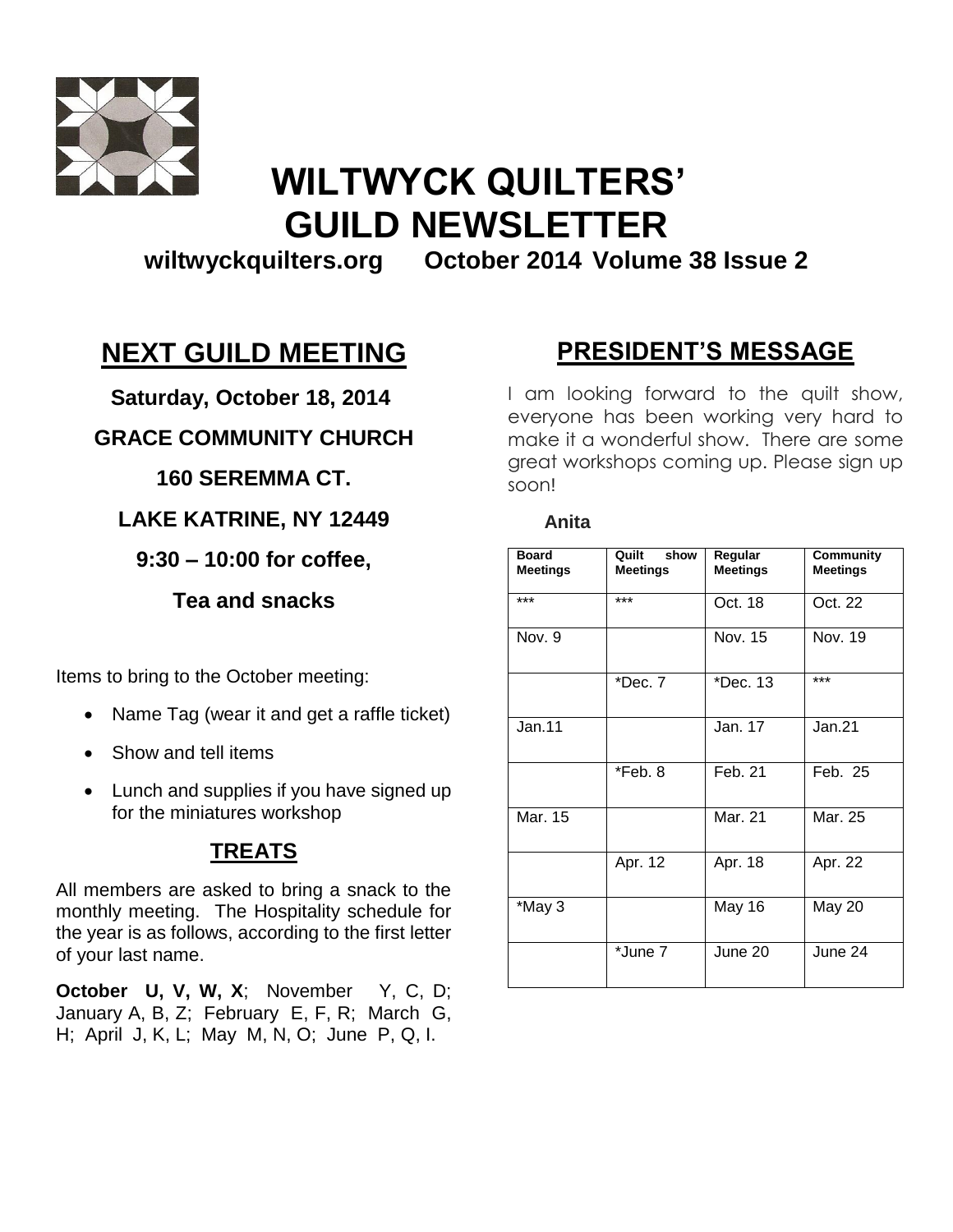**The Wiltwyck Quilters' Guild is a non-profit organization. The purpose of this organization shall be to preserve the tradition and the history of quiltmaking, as well as to foster awareness and receptivity to create innovation in the art, to promote and sponsor interest and appreciation in all areas of quiltmaking among our members and the general public, and to promulgate friendship and the exchange of ideas.**



All WQG meetings are held at the Grace Community Church. The coffee hour begins at 9:30. The meetings begin at 10:00.

Board meetings are held at the Ulster Town Hall on Sundays at 2:00. All board and committee members should attend these meetings. ALL members of the guild are welcomed to attend these meetings. All meetings time and date are subject to change.

### **COMMUNITY SERVICE**

When planning your quilt for the 'shelter' think Children. please use batting and either tie or machine quilt. And if you want, please put a red heart on it! For the nursing home: please plan adults, both female and male. NO Bating NO heart!!! Just a top and a backing. Lite weight corduroy or flannel . Size about 36- **T**38" wide and about 48" long. Not too wide as they can

get caught in the wheelchair wheels Community service sewing is the Wednesday AFTER

the regular meeting. Community service sewing is held at the Kingston Elks Lodge, 143 Hurley Ave., Kingston, at 9:00 until noon.

#### **Thanks, Anita Rowell**

| <b>President</b>          | <b>Anita Rowell</b>        |  |
|---------------------------|----------------------------|--|
| Vice President            | <b>Dagmar Yaddow</b>       |  |
| <b>Recording Sec.</b>     | <b>Alice Macevak</b>       |  |
| <b>Corresponding Sec.</b> | <b>Deidre Thorpe-Clark</b> |  |
| <b>Treasurer</b>          | <b>Pat Williams</b>        |  |
| <b>Parliamentarian</b>    | <b>Joyce Luby</b>          |  |

#### **Committee Heads**

| <b>Past President</b>    | <b>Lesley Gray</b>             |
|--------------------------|--------------------------------|
| <b>Community Service</b> | <b>Anita Rowell</b>            |
| <b>Historian</b>         | <b>Leona Willis</b>            |
| <b>Hospitality</b>       | <b>Theresa Pabon/Peg Smith</b> |
| Librarian                | <b>Mary McLaughlin</b>         |
| *Membership              | Gloria Frenza                  |
| <b>Newsletter</b>        | <b>Peggy Smith</b>             |
| *Program                 | <b>Shirley Swenson/Kim</b>     |
| <b>Warren</b>            |                                |
| <b>Publicity</b>         | <b>Jackie Sittner</b>          |
| *Quilt Show              | <b>Angee Opkyke</b>            |
| <b>Raffle Table</b>      | <b>Regina Packard</b>          |
| <b>Web Master</b>        | <b>Lynne Davidson</b>          |

#### **\*Voting Committee Members**

#### **Newsletter Information**

The newsletter is published monthly, except for July and August. All submissions should be sent to me by the Friday following the monthly meeting.

Peggy Smith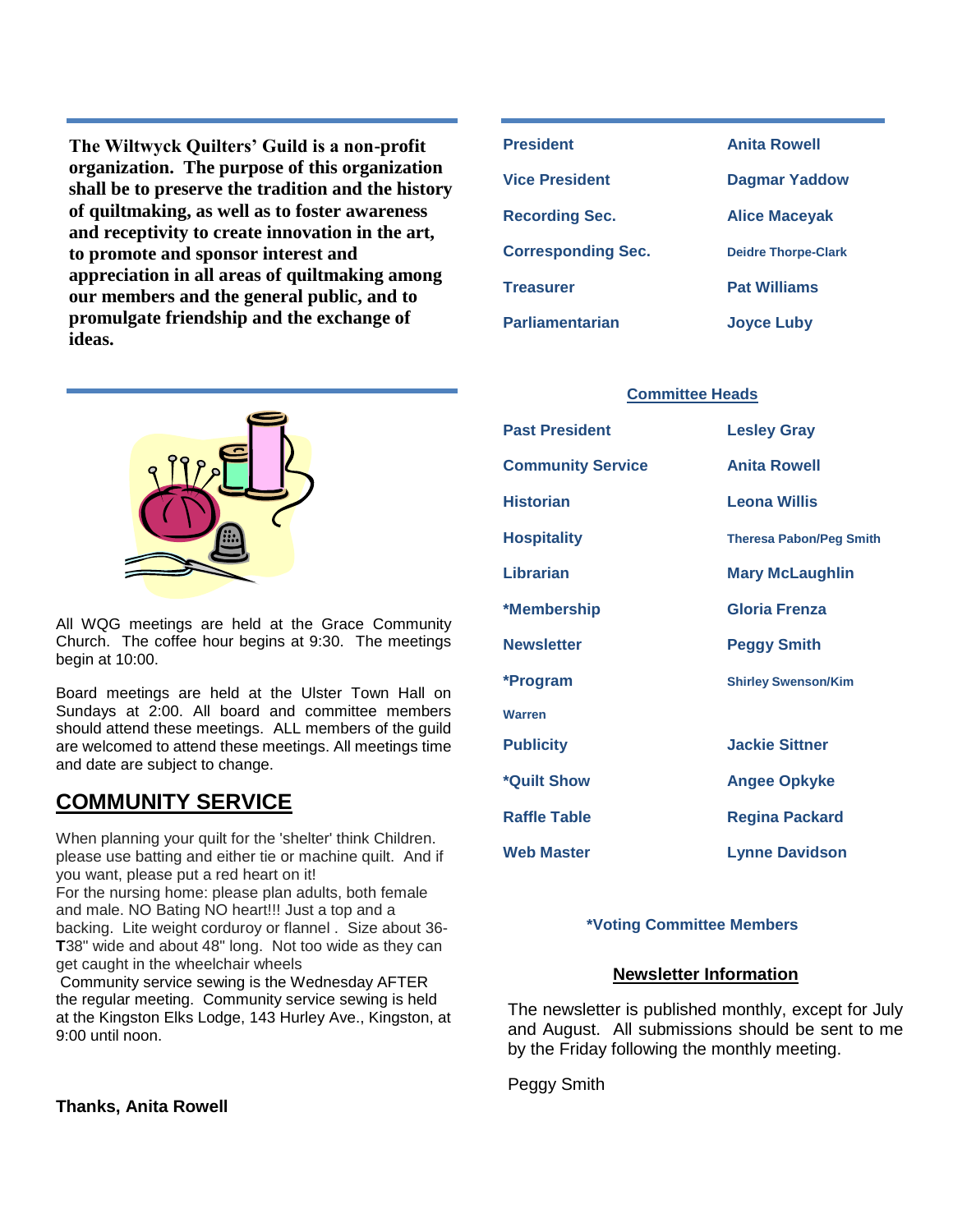## **Quilt Show Committee**

**Quilt Show Chair – Angee Opdyke**

**Co-Chairs – Vicki Lienau, Jackie Sittner**

**Admission/Lobby – Anita Rowell**

**Art Doll Exhibit – Denise Giardullo**

**Challenge – Peggy Cahill, Mary McLaughlin**

**Demonstrations – Darlene Breitenstein**

**Dream Basket Raffle – Regina Packard**

**Fabric Basket- Joan Polakoff**

**Food- Debra Steup**

**Groups/Tours – Gloria Frenza**

**Guild Boutique- Sam Conlon, Pat Williams**

**Insurance/Show Ribbons- Pat Clark**

**Judging – Dagmar Yaddow**

**Membership Show Badges – Gloria Frenza**

**Program – Janet Iatridis**

**Publicity – Kim Warren**

**Raffle Quilt Creation – Sam Conlon, Leona Willis, Anita Rowell**

**Raffle Quilt Ticket Sales – Judy Turco, Doreen Sangaline**

**Registration – Shirley Swenson, Joan Polakoff**

**Road Signage – Vicki Lienau**

**Quilt Description Labels – Debbie Martin**

**Quilt Show Hanging/Dismantle – Mary McLaughlin Joyce Luby, Connie Brewer**

**Quilt Take down – Carol Kocis**

**Treasurer – Pat Williams**

**Vendors – Sarah Kessenich, Alice Maceyak**

**Wearables – Mary McLaughlin**

**White Gloves – Vesta Lawless**

### **BLOCK CHALLENGE FOR THE QUILT SHOW**

Congratulations to Sharon Conlon, winner of the Book Title Block Challenge

### **Quilt Show 2014**

Well everyone the countdown begins. Hope to see you all next week

All hands on deck Friday to load quilts and bring to school. All friends and relatives welcome!!!.

Double check your lists that you have all you need...

Change - Change boxes Table Clothes...Tablets Tickets......etc... etc...

Thank you all for everything and see you at the show! Angee PS.....Please don't stress!

### **Quilt Show Boutique**

Forms are ready for you to fill out for the items you are selling in the boutique. See Pat Williams or Sam Conlon at the September meeting if you need a form. If you will have an item in the show which you wish to sell, forms will be available.

 At the last show, the boutique was a great success, thanks to all of you. Let's try to make 2014 bigger and even better.

Pat Williams and Sam Conlon

#### **Membership Notes**

Our 2014-2015 opening meeting was well attended with 75 members.

We had a new member join us: Jean Ose. Also a returning member, Grace Moone. Their information will be in the 2014-2015 Directory which will be handed out at the October 18th meeting.

Remember to wear your name tag to receive a free raffle ticket at the sign in table.

#### **Gloria Frenza**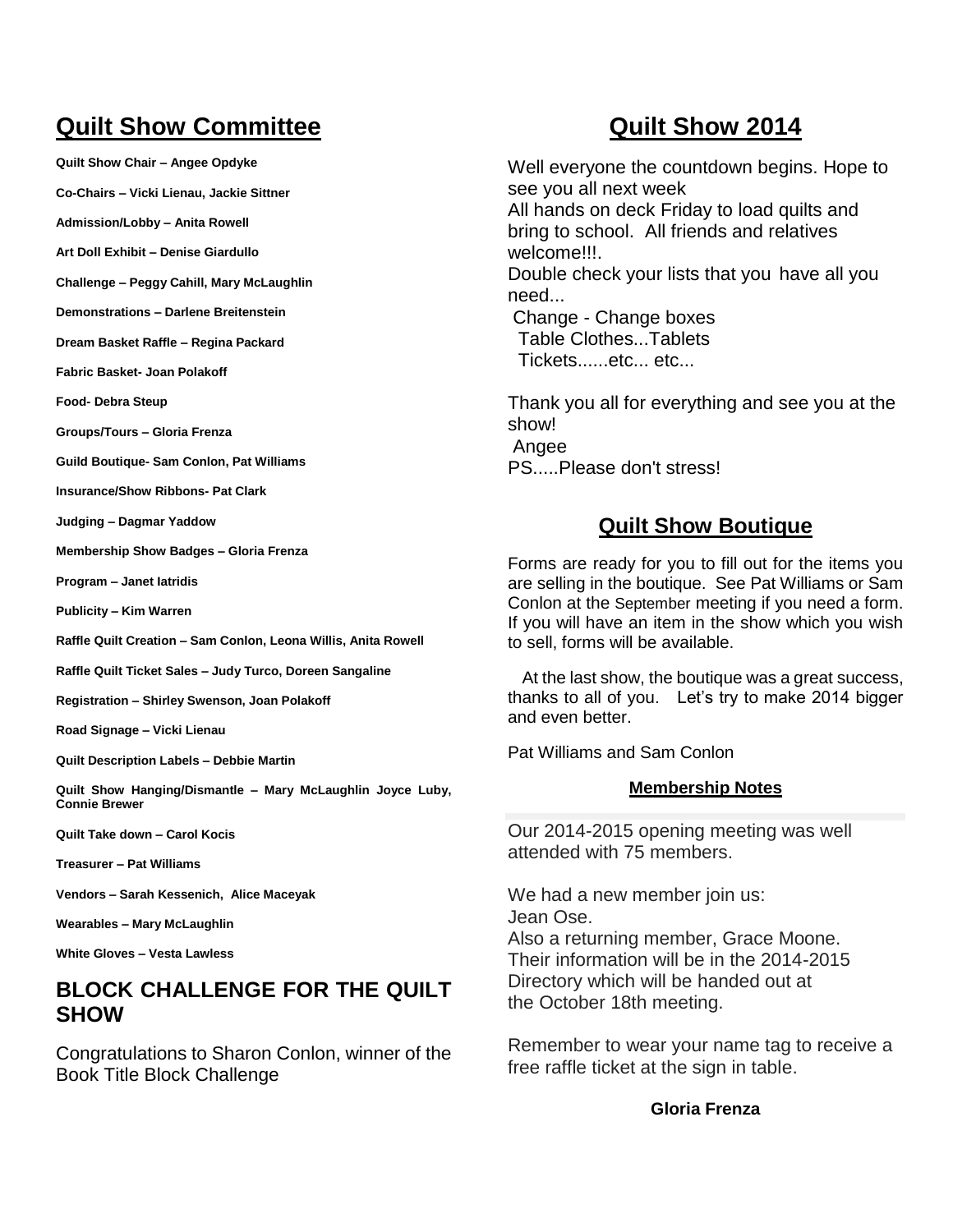#### **Quilts for Bed Turning**

We are still looking for quilts (wall hangings are ok also) for the bed turning on Sunday at 2PM at the show. You can drop them off at the Grace Community Church during the 'quilt drop off' hours on Wednesday, October 8 from Noon to 7PM. Please make sure that each item is in a plastic bag to keep it clean during transport, that it has your name on it or in the bag. If possible, please turn in a sheet of paper with additional helpful information including the name of the quilt top maker, the quilter if different, and the year made. Include any other interesting information to share with the audience such as whether it was for a gift/occasion or any special technique used, any names of unusual patterns, or a personal story of its significance. I will try to return them right after the turning, but if you are not there on Sunday, then at the October meeting. Thanks very much - Pat Clark

#### **Congratulations to our members for their recent awards at:**

#### **Country Quilters Guild - Pine Bush Harvest of Quilts XII**

Joan Perpetua

Chairman's Award: Sunbonnet Sue All Dressed Up Hand Applique, Commercially Quilted: 1st Place - Sunbonnet Sue All Dressed Up Mixed Construction, Commercially Quilted Medium Quilts: 1st Place - 12 Months of Bountiful Baskets

#### Marie Reed

Hand Applique, Commercially Quilted - 3rd Place - Peppermint Twist Mixed Construction, Commercially Machine Quilted Large Quilts: 1st Place- A Long and Winding Road & 2nd Place - Heart's Content Road

Dolly Wodin Pieced, Hand Quilted Medium Quilts - 1st Place Dutch Treat Hand Appliqued, Hand Quilted Medium Quilts - 2nd Place Broiderie Perse

### **Upcoming Events**

- $\triangleright$  October 18 Quilt show recap and Miniature Workshop
- $\triangleright$  November 15 keep
- $\triangleright$  December 13 Holiday party with Mickey Krueger of Windham Fabrics (correct spelling)
- $\geq$  January 17, 2015 Community service sewing
- $\triangleright$  February 21,2015 In-house workshops
- $\triangleright$  March 21, 2015 Quilt historian, appraiser, and judge Sue Reich
- $\triangleright$  April 18, 2015 Linda J. Hahn lecture and workshop
- $\triangleright$  May 16, 2015 To be determined
- $\blacktriangleright$  June 20, 2015 End of year events and community service sewing

#### Shirley Swenson

### **Miniature Workshop with Diane Johnson in October**

By popular request, Diane Johnson returns on Saturday afternoon, October 18, to teach a threehour miniature workshop. The project is a 9 block sampler of 3" blocks. Cost is just \$15 since Diane gave us a great price. Room for only a few more students, so contact Shirley Swenson soon to sign up.

### **Studio 180 Instructor Debbie Kalenty visits in November**

Debbie Kalenty, a certified Studio 180 (Deb Tucker) instructor from Flagtown, NJ, will visit us on November 15. She will briefly show each Studio 180 (Tucker) tool and present the type of unit it makes. Her trunk show will include both blocks and quilts.

A three-hour Rapid Fire Hunter's Star workshop follows the lecture. The cost is \$25. Each person must have (or purchase) the small (petite) Hunter Star ruler. No sharing tools, please. Max: 20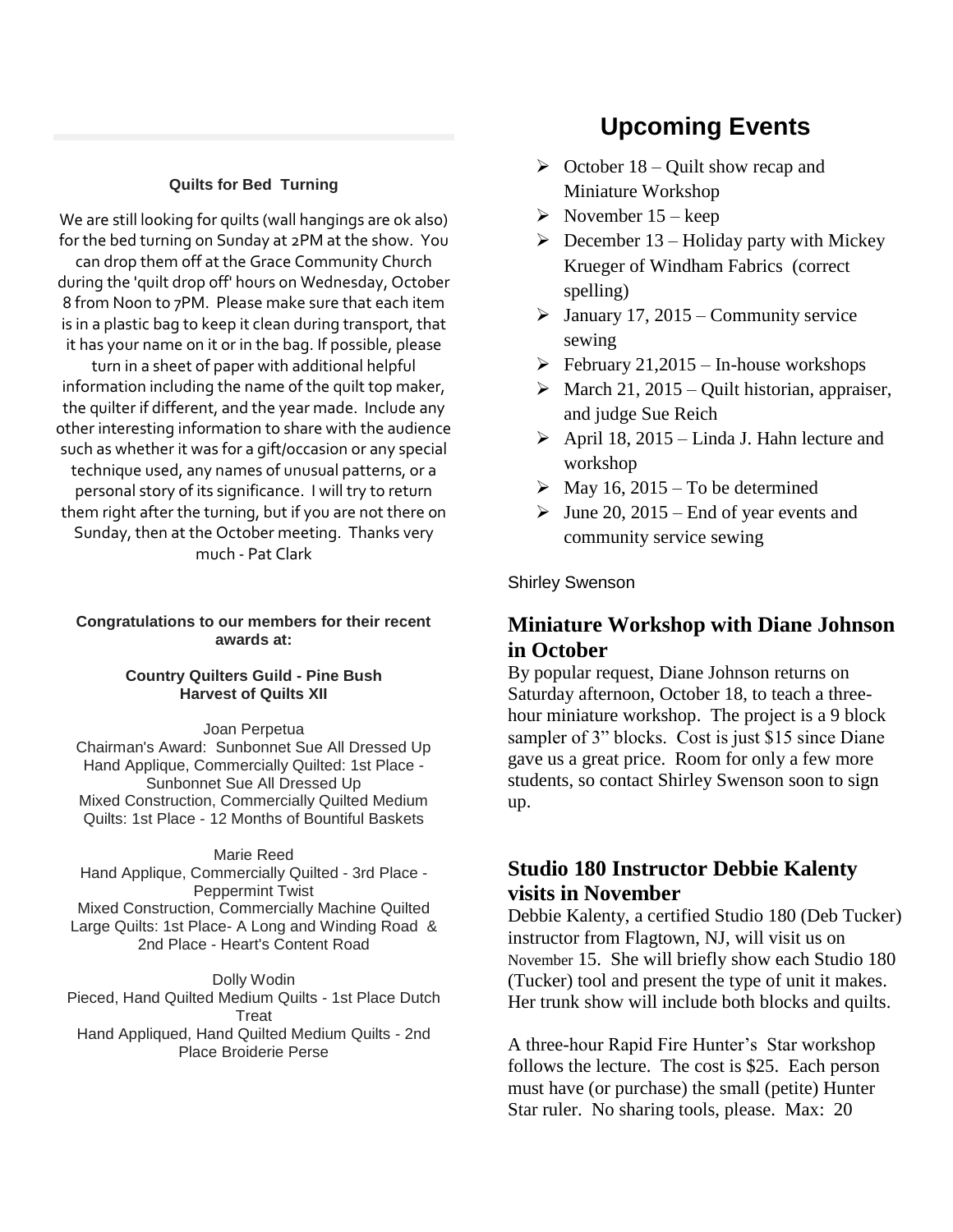students. There's still room, but sign up with Shirley Swenson soon if you're interested.

You can visit Debbie's online shop, Quilter's Obsession, at [www.QuiltersObsession.com](http://www.quiltersobsession.com/) or see her booth at the quilt show.

### **Quilt Show Recap**

Having just finished with our 2014 quilt show, we'll spend some time recapping what went well and what needs improvement at the October 18<sup>th</sup> meeting. Let's hear the positives as well as anything we should change for the next show

The National Quilting Association (NQA) website is <http://www.nqaquilts.org/> . Wiltwyck Quilters Guild is a Chapter member. If you take an individual membership, please indicate our guild number NY732. WQG can get insurance for the quilts at our shows through them. They also have certified judge and teacher programs, grant programs, a chapter gallery on their site and an annual national show (this past June's was in Little Rock, AR. For the \$50 two-year membership, you get their quarterly magazine and the 10% JoAnn VIP discount card.

#### **WQG Business Meeting Minutes 9/20/14**

The meeting was opened by President Anita Rowell at 10::05 AM . The minutes from the May business meeting were read and accepted. There were no additions or subtractions. Reports were requested. **Corresponding Secretary**: no report

**Treasurer:** There is 14,957.86 in the general fund as per the bank statement. Deposits were \$1,168.00. Quilt show expenditures were \$1311.28, leaving a balance of \$14,814.58.

**Parliamentarian:** January a new slate of officers for the coming 2 year term will be requested. Joyce Luby requested we start thinking about nominations and speaking with possibilities. We will be looking for a new program committee chair, as Shirley will be stepping down. Suggestion was made to survey the group to see what they may wish to have. Shirley said program is slated through June of next year. Susan Stetson-Cohen and Marie Girard have volunteered to take over program chair with the help of Kim Warren. **Past President:** The fall meeting for the Catskill Mountain Quilters Guild sponsored by the Quilters Hall of Fame will be held in Cairo October 7th at 15 Railroad

Avenue/ There will be a pot luck luncheon. The speaker will be Jackie Athener. She has been the textile curator for the Museum of Art in Boston.

Community Service: Sewing will take place as usual the Wednesday after the meeting.

**Historian:** no report

**Hospitality:** no report

**Membership:** There are 75 members today. We have two new members who were guests once before and have now decided to become members. They are Jean Ose and Grace Moone.

**Newsletter**: no report. Anything going in the next newsletter must be received Peggy Smith by this coming Friday.

**Program:** Workshop Oct 18<sup>th</sup> will be Dianne Johnson on miniature quilts. The cost is \$15.00 and there is still room for sign ups. November  $15<sup>th</sup>$  will be Debbie Caliente certified instructor. She will do a trunk show and the afternoon will be a Hunter Star workshop. The petite hunter star ruler will be sold at the workshop for those that need one. December will be Mickey Kruger, speaker from Windham with a holiday pot luck. Sarah Kessenich mentioned Debbie is still in need of a place to stay for the quilt show. She will be vending there. **Publicity:** Jackie Sittner has asked for the meeting announcement to be put in the Freeman the week prior to the meeting rather than the day of. Denise Giadullo offered to give her some information regarding the Ulster County papers for publicity.

**Quilt show:** Angie reported all is going well and was open to questions. Dagmar Yaddow requested anyone working in judging for the quilt show be at the church by 8:30 AM. Pat Clark is still in need of people for bed turning. Carol Kocis stated only those working on take down will be allowed in the gym. Tall light weight ladders are needed. Anyone still holding raffle tickets should bring them the day of the show or at set up. Demonstrations are still needed for the show. At present there are 3 people. Anyone interested needs to contact Dianne Brietenstein. Sarah Kessenich is in need of 12 volunteers for vendors.

**Raffle Table**: Debbie Martin will no longer be doing the raffle table. Marquita Rich has volunteered to help Regina with the raffle table.

**New Business**: none

**Old Business**: none

Motion was made to close the meeting by Shirley Swenson. It was seconded by Evelyn Urbom. Meeting closed at 11AM.

Respectfully submitted,

Alice Maceyak, Recording Secretary